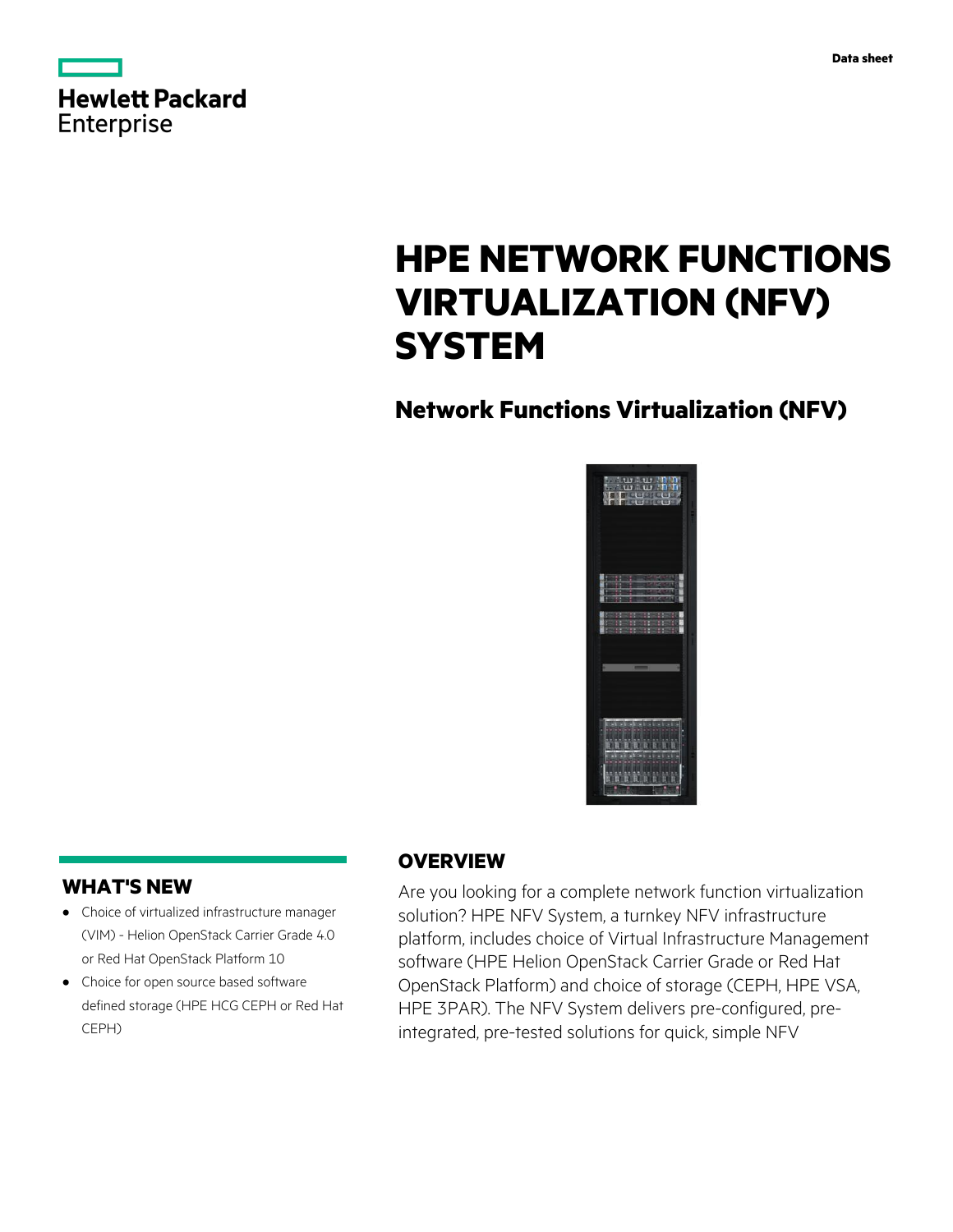- **·** Support up to 500 compute nodes. Expandable control plane for compute node scale
- **·** Configuration flexibility with a granular selection of compute, storage and memory
- **·** Optional Centralized Logging servers consolidates logs from all platform elements

deployments. These are designed to help CSPs and network equipment providers (NEPs) to move from proof of concepts and trials to live deployment of complete NFV solutions. The NFV System is offered in "right sized" bundles of fully validated hardware and software that allows CSPs to start their NFV journey as small as needed and to scale-up as demand grows. The pre-packaged kits are interoperable with third-party VNF providers (HPE OpenNFV program and Red Hat Partner program) providing a broad base of innovation and proven solutions.

### **FEATURES**

#### **Simple to Deploy**

HPE Network Functions Virtualization (NFV) System simplifies the deployment of NFV for communications service providers (CSPs), since it is simple to buy, deploy, operate and support with NFV System packaging and part numbers.

It offers turnkey bundled configurations for faster deployment with consistent management tools across the data center.

- A single primary installer supports all software installations.
- You get out-of-the-box automation features for simplified operations.
- The NFV Solution Support part number is to set-up service on the system.

#### **Open Source Architecture**

The HPE Network Functions Virtualization (NFV) System provides openness resulting in choices for the customer. Best in class solutions for various functions results in deployments that yield the best business results for the communication service provider (CSP).

Based on an open source platform the Carrier Grade solution is based on Linux®, OpenStack, and KVM implementations; additional open source components are also used.

Delivers OpenStack APIs—avoiding vendor lock-in that happens with proprietary solutions.

Support for multiple guest operating systems for increased flexibility.

Leverage OpenNFV Partner Program or Red Hat Partner Program to create innovative services in a rapid fashion.

#### **Carrier Grade**

The HPE Network Functions Virtualization (NFV) System is designed for high availability for each hardware and software component to deliver no single point of failure.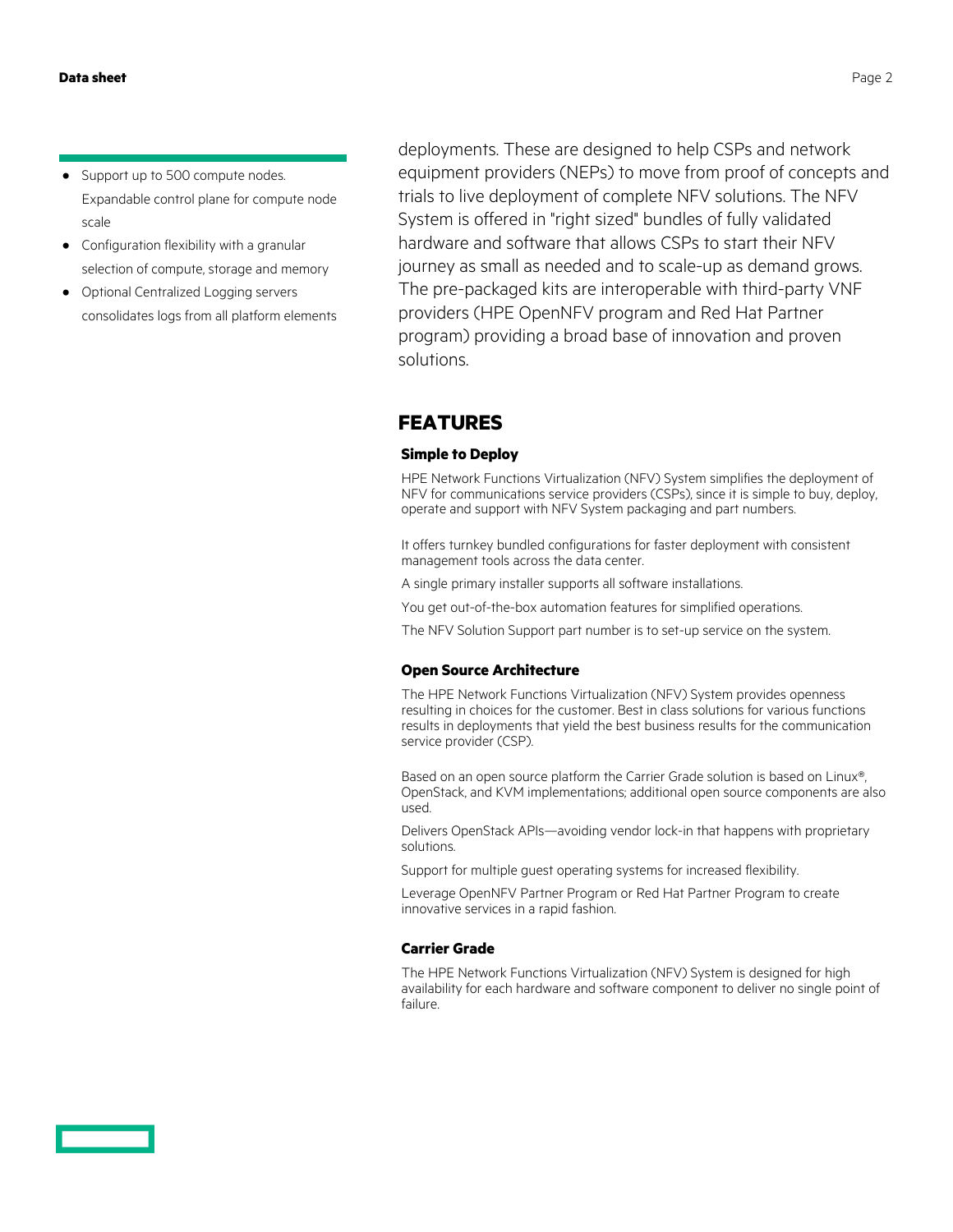$\sim$   $\sim$ 

Proven hardware solutions from Hewlett Packard Enterprise: servers, storage, and networking product families.

Enhanced OpenStack distribution to meet carrier grade requirements.

Provides real-time packet processing for VNFs in telco environments reducing down-time.

#### **New Revenue Opportunities**

The HPE Network Functions Virtualization (NFV) System enables creation of innovative service models with the myriad of HPE OpenNFV VNF's and other Telco Workloads and access to the HPE Technical Services, HPE Technical Services Support, and Technical Services Consulting portfolios.

Supports communication service providers (CSPs) expansion into new technologies such as the Internet of Things (IoT).

Used as the preferred platform for many NFV solutions such as vCPE, vEPC, and vIMS.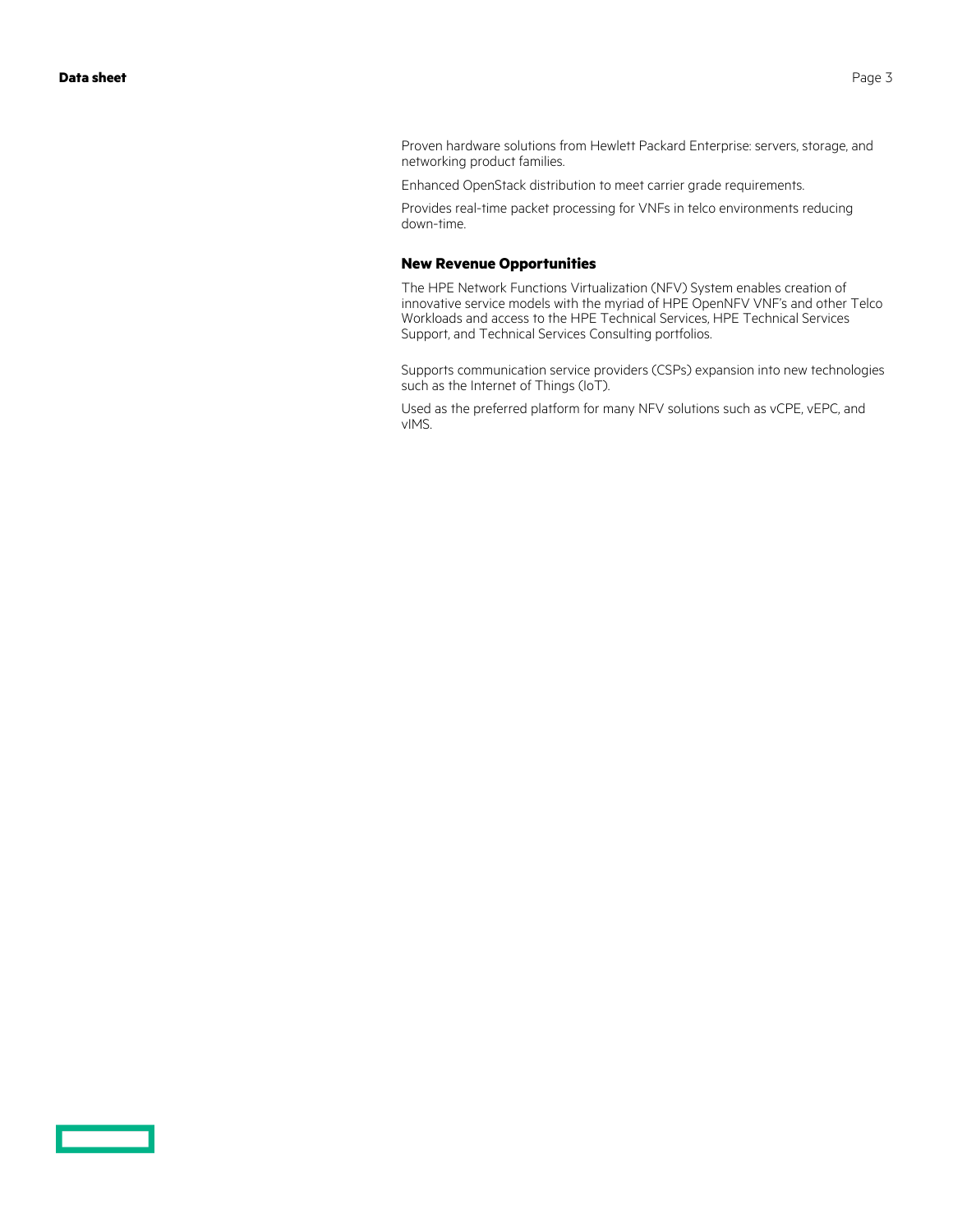<u>e a componente de la p</u>

| <b>Technical specifications</b>                | <b>HPE Network Functions Virtualization (NFV) System</b>                 |  |  |
|------------------------------------------------|--------------------------------------------------------------------------|--|--|
| <b>Control servers</b>                         | Platform: DL360 Gen9<br>CPU: Intel 2640v4                                |  |  |
| <b>Compute Servers</b>                         | Platform: DL360 Gen9 and BL460Gen9<br>CPU: Intel 2695v4 and Intel 2640v4 |  |  |
| <b>Storage Servers</b>                         | Platform: DL380 Gen9<br>CPU: Intel 2640v4                                |  |  |
| <b>Data Switch</b>                             | HPE 5950 (100G)                                                          |  |  |
| <b>Management Switch</b>                       | HPE 5900 (1G)                                                            |  |  |
| Data NIC                                       | <b>HPE 560SFP+</b><br><b>HPE 560M</b>                                    |  |  |
| <b>Management NIC</b>                          | HPE 556 FLR SFP                                                          |  |  |
| <b>3PAR Storage</b>                            | 8440 4N controller                                                       |  |  |
| <b>Helion OpenStack Carrier Grade</b>          | V2.1, V4.0                                                               |  |  |
| <b>OneView</b>                                 | 3.0.0.5                                                                  |  |  |
| <b>CMC/VSA</b>                                 | 12.7                                                                     |  |  |
| <b>NPOS</b>                                    | V17.03                                                                   |  |  |
| <b>Compute Cores in one OpenStack instance</b> | 36-18000                                                                 |  |  |
| VSA storage capacity per storage kit           | $10$ TB $- 200$                                                          |  |  |
| HCG CEPH storage capacity per storage kit      | 9 TB - 40 TB                                                             |  |  |
| Red Hat CEPH storage capacity per storage kit  | 6 TB - 136 TB                                                            |  |  |